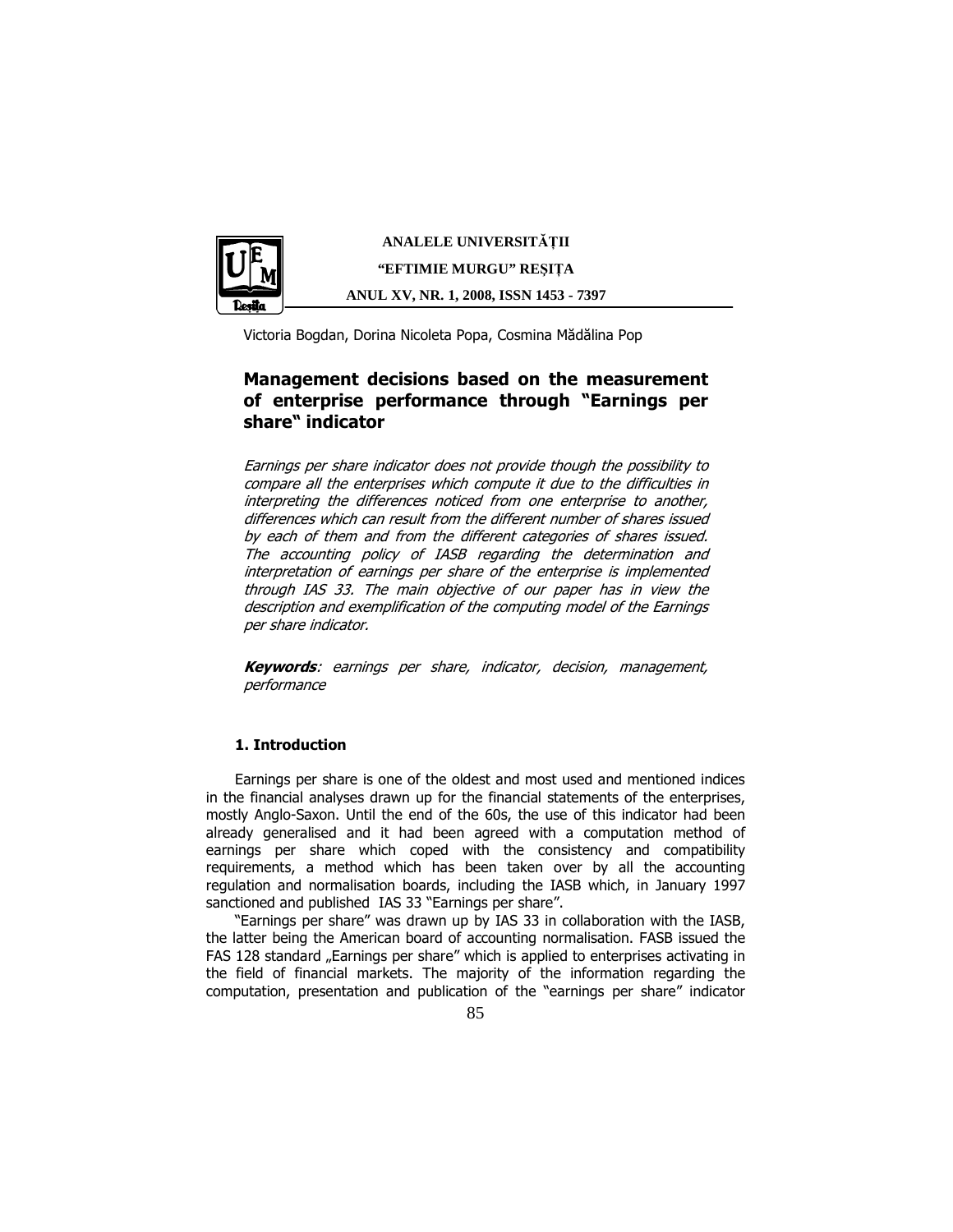stipulated by the IAS 33 are comparable with those stipulated in the FAS 128 standard.

An enterprise can issue two types of shares: ordinary shares and preferential shares, both being issued and sold in order to attract capital, yet those who invest in the preferential shares have institutional objectives different from those investing in ordinary shares.

- Ordinary shares are capital instruments which give the right to participate to the profit (dividends) only after the distribution of the net profit afferent to the other types of shares (preferential) Due to the fact that usually only the ordinary shares grant the right to vote, they represent a modality to control the enterprise.
- **Preferential shares** have priority before the ordinary shares in many regards: priority when dividends are paid, priority when the assets of the enterprise are distributed in case of winding up, convertibility and option of revocation (pay off). The priority of the preferential shares as compared to the ordinary shares regarding the dividends payment can be explained as it follows: the holders of the preferential shares must cash in a certain amount as dividends before allocating the dividends to the ordinary shareholders. This amount is set up in monetary units on share or as a percentage of the nominal value of the preferential shares.

# 2. Main issues regarding the Earnings per share indicator

For the investors the earnings obtained as a result of the investment is important and this can be measured with the help of the price/earnings per share indicator which can operate as a base for comparison of the financial performance for the companies quoted which operate in the same field of activity.

The price/earnings per share indicator can be, thus, a useful complementary indicator in following the potential increases of the profit, so that a price/earning per share with a little value indicates a significant potential increase of the company's earnings:

Price/earnings per share = Current market price per share/ earnings per share

The companies not entering in the applicability area of the IAS 33, but wishing to present this indicator in their Profit and Loss Account will use the methodology regarding the determination of the earnings per share according to the standard regulations.

An enterprise whose ordinary shares are quoted on the Stock Exchange must publish two indices:

- basic earnings per share
- diluted earnings per share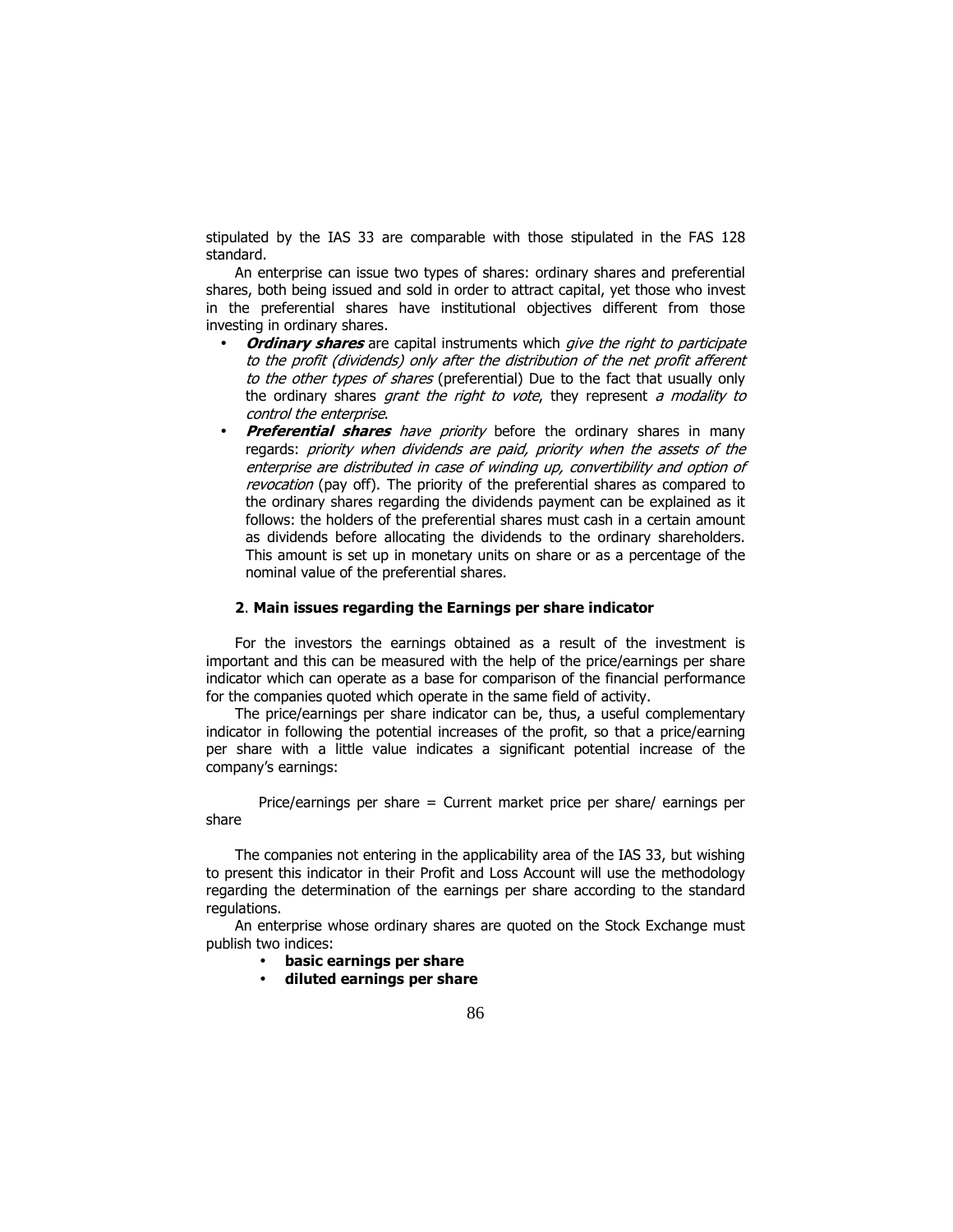IAS 33 uses the specific term of "ordinary shares" because when there are several classes of ordinary shares, the result must be divided to these classes, based on the rights to dividends, and the earnings per share must be calculated separately on each class. According to IAS 33, all ordinary shares will be included in the computation of the weighted average of the number of shares, the way in which the shares are qualified for the dividends allocation having an important impact on the computation.

## 3. Evaluation of Basic Earnings per Share

The basic earnings per share is calculated as being the ratio between the net result of the period afferent to ordinary shares and the weighted average number of the ordinary shares outstanding during the entire year. The net result of the period afferent to ordinary shares is determined as the difference between the net result of the period, out of which the minority interests, extraordinary elements and preference dividends have been excluded.

The average number of shares outstanding is computed by adding to the number of shares outstanding at the beginning of the period the new share issuing and the deduction of share repayment or the acquisitions of own shares. The weight is made varying with the time factor. When, during a

 period, there is a change in the number of ordinary shares outstanding, the company must publish, due to comparability reasons, the earnings per share recalculated for the previous period.

The basic earnings per share is computed by reporting the net profit of the financial year, according to the ordinary shares (PnAC), to the weight average of the circulating ordinary shares in that particular financial year (MpACc) :

#### EPS-basic = PnAC / MpAC

The net profit of the financial year corresponding to the ordinary shares (PnAC) is determined by deducting from the net result of the financial year (RnEx) the value of the preferential dividends afferent to the financial year (Dpref):

#### PnAC = RnEx - Dpref

The value of the preferential dividends contains: the dividends afferent to the non-cumulative preferential shares declared in that particular financial year, the dividends owed in that financial year, afferent to the cumulative preferential shares, no matter if these dividends have been declared or not.

The value of the preferential dividends afferent to the financial year does not include the value of the dividends afferent to the cumulative preferential shares, paid or declared in the current financial year for the previous financial years.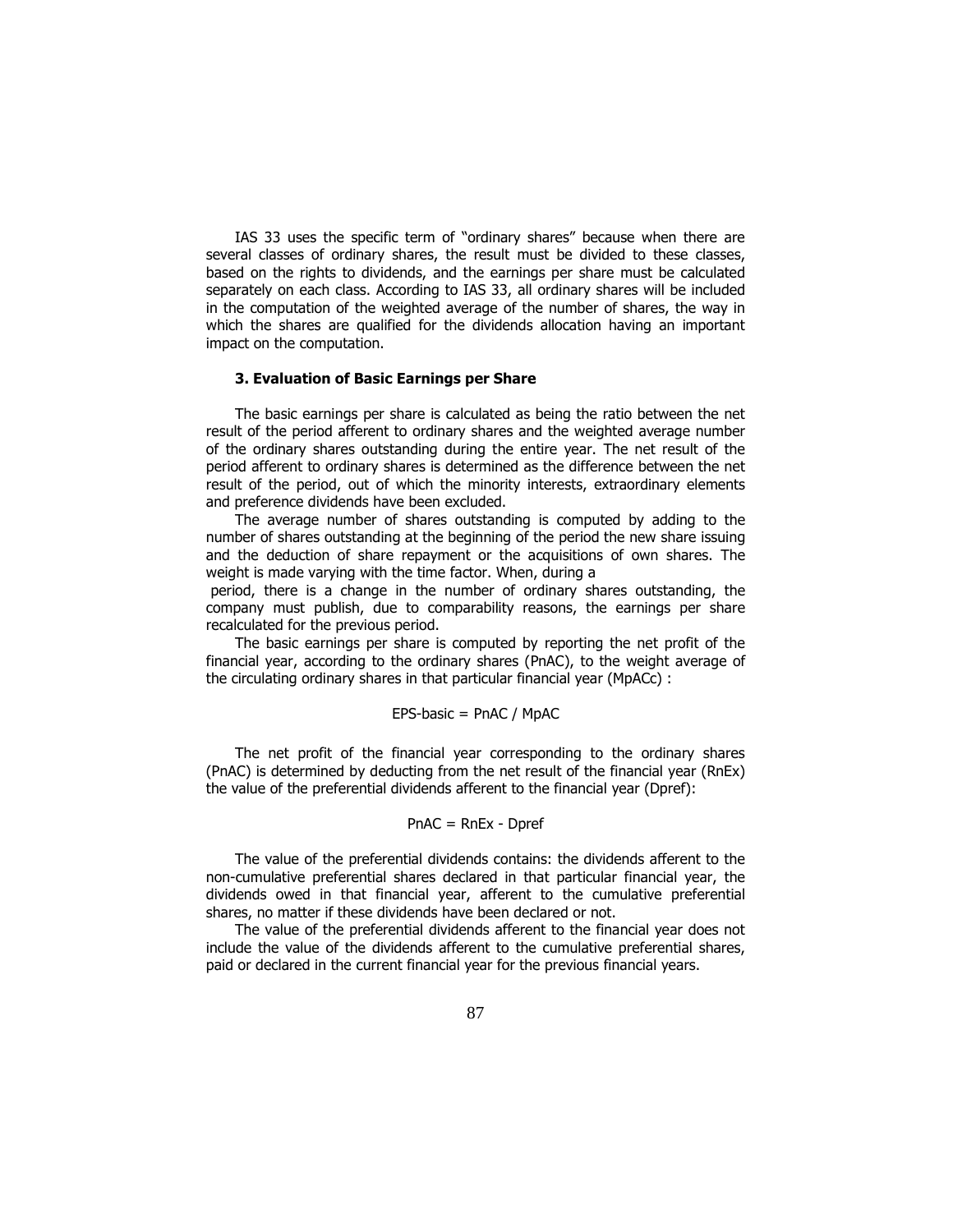The weight average of the circulating ordinary shares in that particular financial year (MpACc) is determined as follows:

$$
MpACC = (Si + AE - AR) \times FP
$$

Where:  $Si =$  number of circulating ordinary shares at the beginning of the financial year

AE = number of shares issued

 $AR =$  number of paid off shares

 $FP = ponderation factor: FP = NZc / NZt$ 

NZc = number of days when the shares circulated

 $NZt = total number of days of the period$ 

#### Example 1

At EPSILON Ltd.Co, we know the following information regarding the financial period concluded at 31.12.N:

Profit from the ordinary activities before taxation:.........100,000 m.u.

- Tax on profit from ordinary activities:..........................16,000 m.u.

= Profit from ordinary activities after taxation:……………. 84,000 m.u.

- Minority interests.........................................................4,000 m.u.

Profit attributable to the parent company shareholders:...................80,000 m.u.

Dividends worth 40,000 m.u. have been assigned as follows:

- for ordinary shares 25.000 m.u.;
- for preference shares 15.000 m.u.

At the beginning of the financial year N, there were 9,000 ordinary shares outstanding. At 30.09.N, there have been issued more 4,000 ordinary shares.

Net earnings of the financial year afferent to ordinary shares =  $80,000$  m.u. - $15,000$  m.u. = 65,000 m.u.

Weighted average number of ordinary shares outstanding during  $N = 9,000 +$  $4,000 \times 3/12 = 10,000$  shares

Basic earnings per share =  $65,000/10,000 = 6.5$  m.u.

# 4. Evaluation of Diluted Earnings per Share

Diluted earnings per share is calculated by adjusting the basic earnings per share with the effect of all the diluted potential common shares which have been outstanding during the year. Therefore, the net earnings of the financial year are increased with the following taxation net elements:

- dividends for preference shares when these are converted into ordinary shares;
- interests afferent to bonds convertible into ordinary shares; and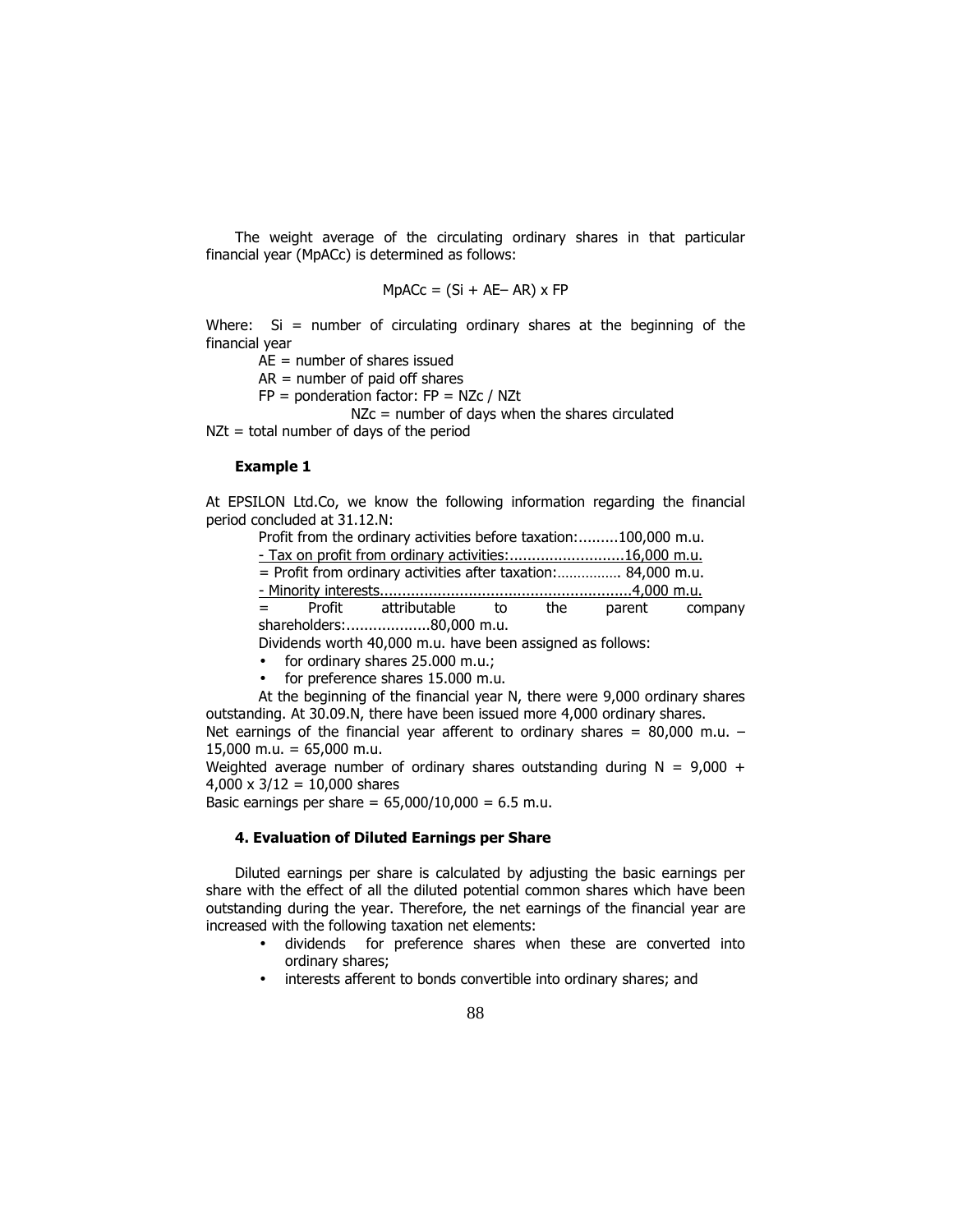• all the other elements which could not be included in the earnings if the issue of potential shares had not taken place.

Also, the number of ordinary shares is increased as a result of the increase in the number of ordinary shares which can be put into circulation when all the diluted potential common shares are converted.

IAS 33 stipulates that for the computation of the diluted earnings per share only the ordinary potential shares which have a diluted effect will be retained. The potential ordinary shares must be considered dilutive if their conversion into ordinary shares had as effect the reduction of the net earnings per share of the ordinary continuous activity.

The effects of the anti-dilutive ordinary shares are not taken into consideration when computing the dilutive earnings per share. When analysing whether the potential ordinary shares are dilutive or anti-dilutive, each series of shares is followed separately. Moreover, each series of potential ordinary shares is taken in order, starting with the dilutive ones and ending with the least dilutive.

Relation of calculus:

$$
EPS - diluted = (PnAC+Dob+Div \pm En) / (MpACC + MpACS)
$$

To compute the result per share-diluted, the net profit corresponding to the ordinary shares will be majored with the net interests:

Dob - Interest – the gross value corrected with the tax on profit afferent to the potential ordinary shares (such as, for example, the shares convertible into ordinary shares)

Div – the dividends to be due on the preferential shares Adjusted with  $\pm$ :

En = other net elements (revenues or expenditure consisting in fees, discounts, bonuses etc.) which would have not affected the result of the financial year afferent to the ordinary shares if potential ordinary shares had not been issued, thus establishing the *diluted result*.

The weight average of the circulating ordinary shares will be majored with the weight average of the supplementary ordinary shares which would result from the conversion of all the potential ordinary shares.

We state that the potential ordinary shares which have been transformed into ordinary shares during the financial year are taken into consideration for the result per share – diluted from the beginning of the financial year to the date of conversion. It is obvious that, from this date on to the end of the financial year, the shares obtained through conversion being ordinary shares are taken into consideration both for the result per share – basic indicator as well as for the result per share – diluted indicator.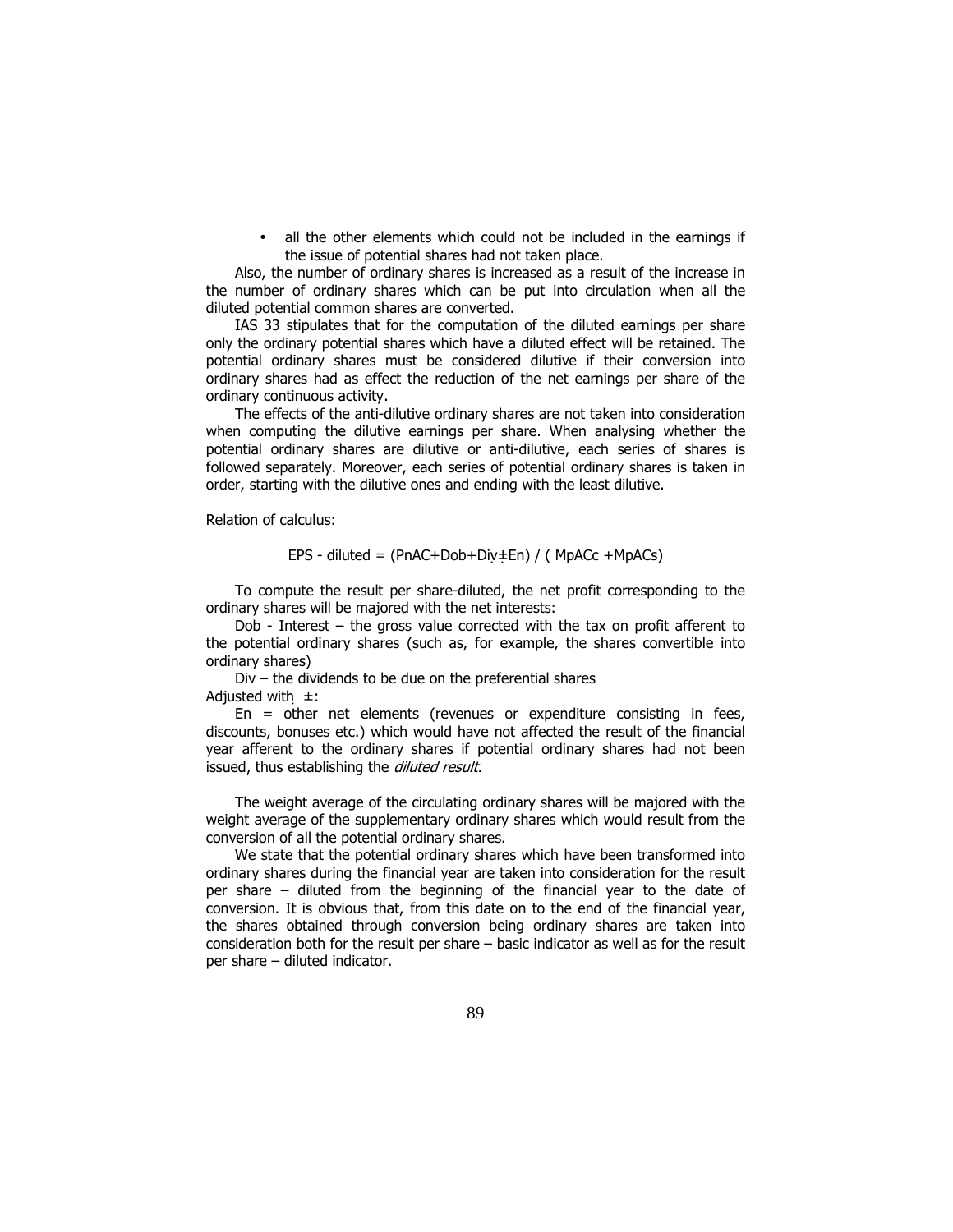### Example 2

OMEGA Ltd Co in financial year N-1 issued 10,000 bonds convertible into ordinary shares. The nominal value of a share is of 1,000 m.u. and the nominal interest is 10%. When the shares were issued, it was settled that on 01.07.N+1 each 100 shares can be converted into 103 shares. At the beginning of the financial year N, the company had 100,000 ordinary shares outstanding. The net earnings of the financial year N afferent to ordinary shares was of 200,000,000 m.u. Tax rate is 16%.

| Basic earnings per share = $200,000,000/100.000 = 2,000$ m.u./share                 |  |
|-------------------------------------------------------------------------------------|--|
| Computation of diluted earnings per share                                           |  |
|                                                                                     |  |
| + Saved net interest $(10,000 \times 1,000 \times 10\%) - (1,000,000 \times 1,000)$ |  |
|                                                                                     |  |
| Diluted net                                                                         |  |
|                                                                                     |  |
| Ordinary shares                                                                     |  |
|                                                                                     |  |
| Potential shares 10,000 debentures x 103/10010,300                                  |  |
|                                                                                     |  |
| Diluted earnings per share for financial year $N = 200,840,000/110,300 =$           |  |
| 1,820.85 m.u.                                                                       |  |
|                                                                                     |  |

When rights are issued (options, warrants, etc.) the exercising price is usually less than the real value of the shares. That is why such an issue of rights includes an element of gratuity. For such contracts the number of shares which would have been issued at their real value is calculated and the difference between the number of shares issued and the number of shares which would have been issued at their real value is treated as a free emission of ordinary shares (free of charge). Free ordinary shares are diluting and they are used in the computation of the diluted earnings per share.

## Example 3

We know the following information regarding the company ALFA, in financial year N:

- net earnings of the financial year afferent to ordinary shares: 2,400,000 m.u.;
- weighted average number of ordinary shares outstanding: 500,000 shares;
- average real value of a share in N: 40 m.u.;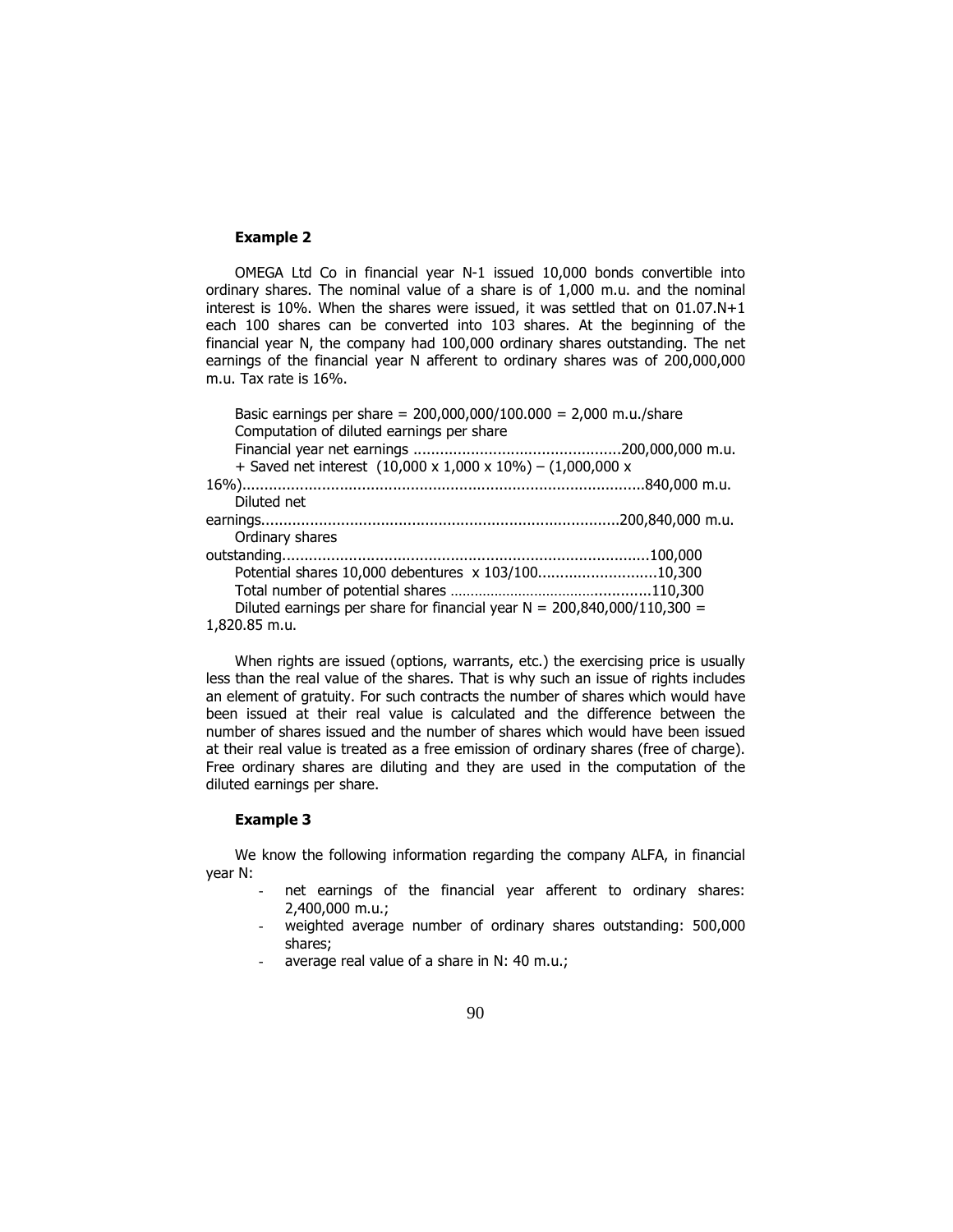in N-1 options for the repurchasing of 100,000 ordinary shares have been issued, at an unit price of 30 m.u. Duration of options exercising: 4 years. In N-1 and N there were not options to be financial yeard.

Afferent earnings per ordinary shares =  $2,400,000$  m.u./500,000 shares =  $4.8$ m.u./share.

Number of shares issued at real value =  $100,000 \times 30/40 = 75,000$  shares Number of free shares (dilutive) =  $100,000 - 75,000 = 25,000$ Total number of effective and potential ordinary shares =  $500,000 + 25,000 =$ 

525,000 shares

Diluted earnings per share =  $2,400,000/525,000 = 4.57$  m.u./share

## 5. Final remarks concerning the utility of earnigs per share indicator in management decisions

The stock exchange rate of the share represents the barometer of the global performance of an enterprise, officially recognised by the public on the capita market. But the variation of the stock exchange price is determined not only by the evolution of the economic – financial results of the enterprise, but also by the investors' expectations referring to its development possibilities, the evolution and the perspectives of the sector where the firm runs its activity, as well as the national and international economic tendencies. The most important factor setting up the price of a share is the ratio between the supply and demand on the capital market.

It has been noted that some stock exchange indices, regarding the level of action, have strongly influenced the stock exchange rate. This fact demonstrates the reduced relevance of the traditional financial rates when adopting the decisions to invest-disinvest as a result of the low quality of the financial-accounting information, the issuers' lack of transparency, the delay in providing information to the investors or simply, the existence of other strong motivations to purchase some apparently unprofitable firms by important investors.

The stock exchange indices had in view, listed at the Bucharest Stock Exchange are the following:

- $PER = rate stock exchange price / to profit per share (it would represent how$ many years you have to wait to cover the price paid for a share from the afferent profit)
- $P$  / BV = rate stock exchange price / accounting value per share (it shows what price the investors set for the company's assets)
- $DIV = (dividend / price)x100 the output of dividends (it shows what$ percentage of the price of a share the dividend that it brings represents and it is always compared to the term interests)
- $-P/S =$  rate stock exchange price / sales per share